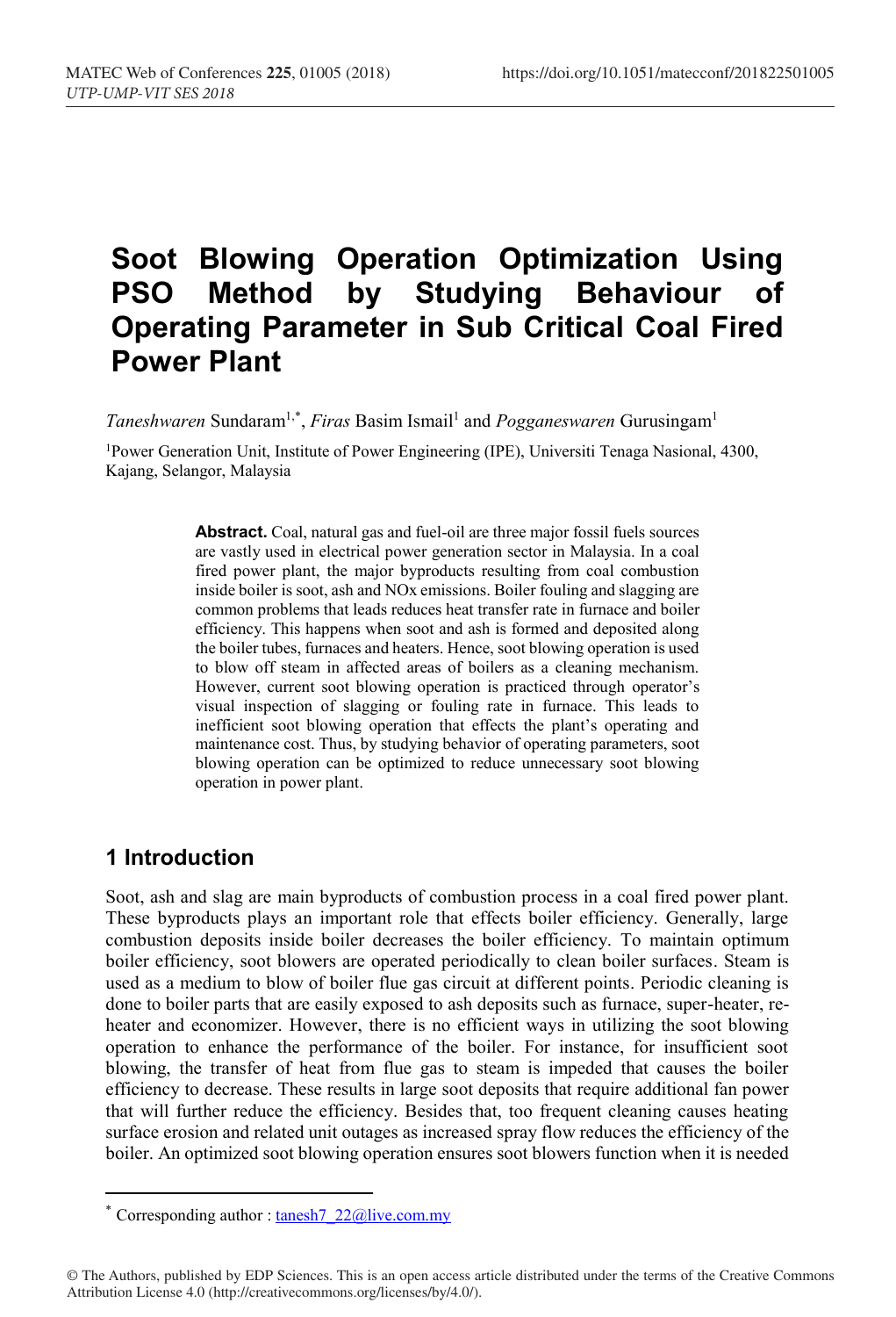and in necessary location. [1, 2]. Besides, soot accumulation monitoring system provides data that initiates soot blowing operation during boiler operations [3, 4]. A tool to predict and measure soot accumulation in boiler is studied by taking account of numerical data. Soot accumulation in affected areas triggers the soot blowing operation based on plant data. Soot blowing operation will be activated based on studying and optimizing boiler parameters. The contribution to this work is to reduce the frequency of soot blowing that result reducing the steam consumption during soot blowing that will eventually increase the efficiency of boiler and reduce maintenance cost [5].

## **2 Methodology**

The methodology is built based on the research made on most related works in literature review. There are three main phases that is constructed in this methodology are as follows:

Data Preparation > Modelling > Analysis and Discussion

### **2.1 Data Preparation**

In this phase, the most important part is to identify and characterize each plant data. All the necessary data is taken from the Plant Information (PI) station in TNB Janamanjung. With advice from plant engineers, soot blowing operation parameters are chosen and analysed accordingly. The parameters are chosen based on steam water, air/flue and fuel data from the system.

#### **Variable Behavioural Study**

All the variables of soot blowing operation is studied and analyzed in order to get a clear picture on how parameters are being affected by soot blowing condition. In Figure 1, the straight line indicates soot blowing operation. Soot blowing happens when steam from outlet press is about 40 bar. The dotted line indicates how variables correlate to soot blowing sequence interval. All variables are studied to find coherence between soot blowing operation and how variables behave accordingly. In Figure 1, we can observe boiler efficiency increases slightly as soot blowing operation takes places. At 40 bar steam pressure, most of boiler efficiency points are increasing in time.



**Figure 1.** Graph of Soot Blowing Sequence against Boiler Efficiency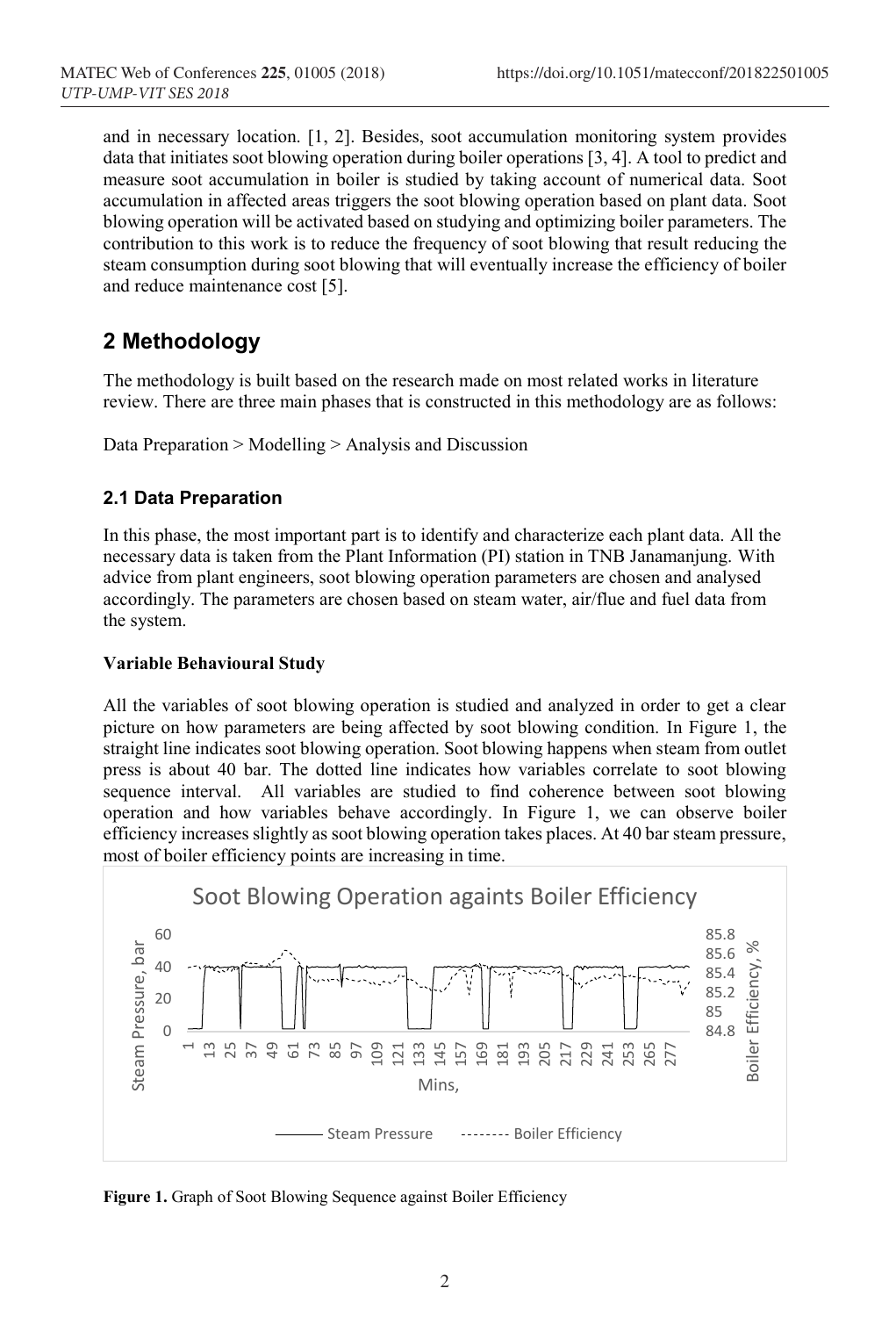#### **2.2 CFD Modelling**

Modelling a real time boiler is poignant in determining the characteristics of each boiler parameters. ANSYS V15 is used in CFD to simulate boiler condition with presence of soot [6]. The main objective of this simulation is to study each boiler parameters and how it is effected by soot blowing operation. A pre-modelled boiler is used to simulate boiler conditions with 500 – 1000 iterations with boiler operating conditions shown in Table 1. For coal combustion modelling, a discrete phase model (DPM) was used to solve the transport equations for the continuous phase.

| <b>Table 1. Boiler Operating Conditions</b>  |                      |  |  |  |  |  |  |
|----------------------------------------------|----------------------|--|--|--|--|--|--|
| Case description                             | Operating conditions |  |  |  |  |  |  |
| Total flow rate of total primary air (km3/h) | 600 and 300 K        |  |  |  |  |  |  |
| and temperature $(K)$                        |                      |  |  |  |  |  |  |
| Total flow rate of total secondary air       | 600 and 550K         |  |  |  |  |  |  |
| $(km3/h)$ and temperature $(K)$              |                      |  |  |  |  |  |  |
| Total coal feed rate (t/h)                   | 360                  |  |  |  |  |  |  |

|  |  |  |  |  | $\Gamma_{\text{oot}}$ model is given as One Step Model (Kbon and Greeves) is chosen whereby sing |  |  |
|--|--|--|--|--|--------------------------------------------------------------------------------------------------|--|--|

|  |  |  |  |  | Soot model is given as One Step Modal (Khan and Greeves) is chosen whereby single |  |  |
|--|--|--|--|--|-----------------------------------------------------------------------------------|--|--|
|  |  |  |  |  | transport equation for soot mass fraction is modelled as shown in Table 2.        |  |  |

| <b>Table 2. Soot Model</b> |  |
|----------------------------|--|
|----------------------------|--|

| Parameter                                        | Process value |
|--------------------------------------------------|---------------|
| Stoichiometry for soot combustion                | 2.6667        |
| Stoichiometry for fuel combustion                | 3.6363        |
| Activation temperature for soot formation   1700 |               |
| rate $(K)$                                       |               |
| Magnussen Constant for Soot Combustion           |               |

A finite volume method was chosen since most of fossil fuel combustion simulations applied this type of method. SIMPLE-based approach was used for pressure-velocity coupling scheme. The solution was simulated until convergence is achieved.

## **3 Results and discussion**

### **3.1 Boiler modal behaviour analysis**

Through analysis using Computational Fluid Dynamics (CFD), the factors that has been considered in soot blowing has been taken into account and simulated using this software.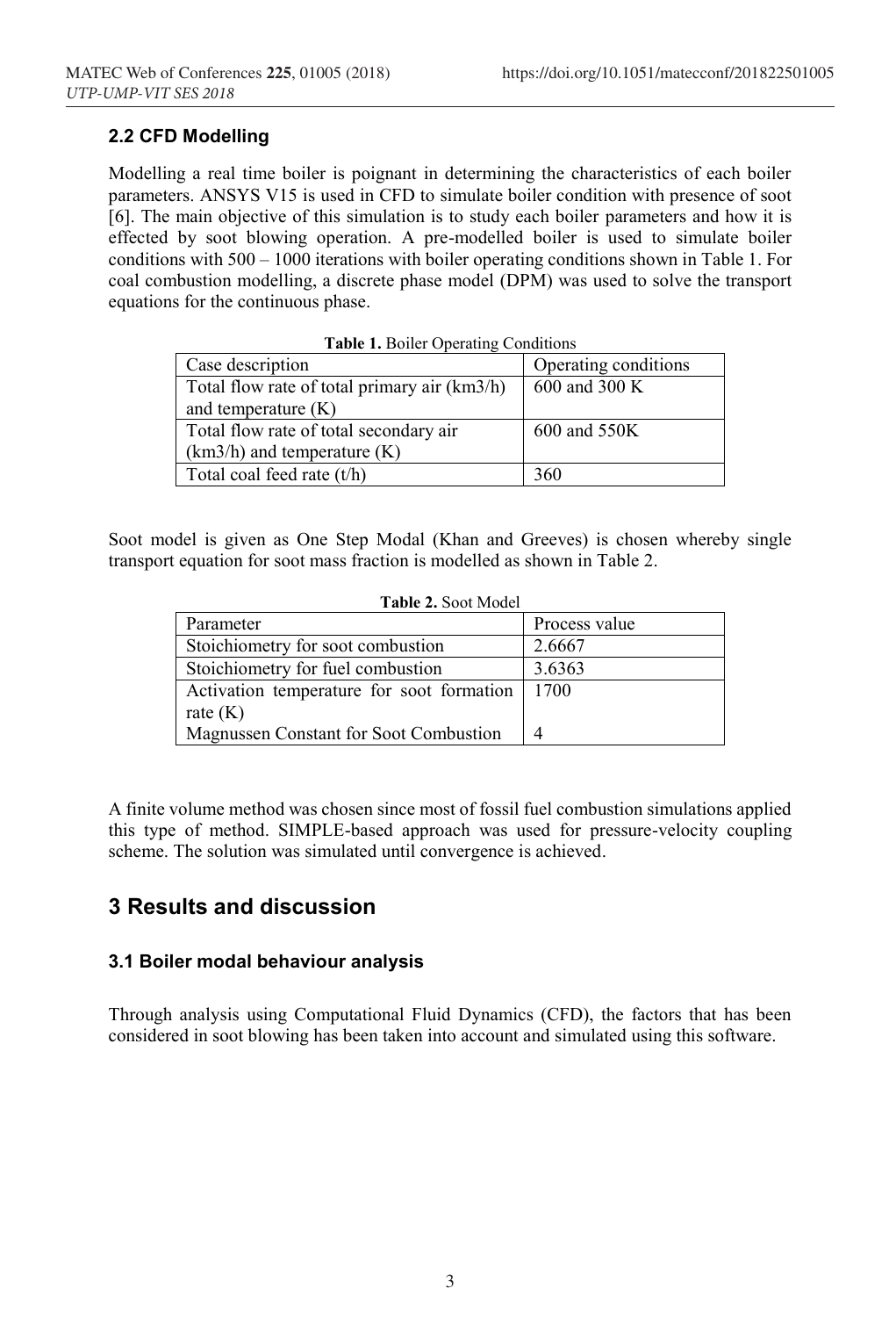

**Fig. 2**. Contours of Total Temperature

When soot blowing happens, the boiler is assumed as a clean boiler. [7] When the fireball is formed and flue gas is produced, soot accumulation and slagging will take place in boiler. In Figure 2, the green shady green area is simulated to be area which has lower temperature region at 2130K compared to region in the middle of the boiler which simulates temperature reading around 2700K. This condition for operating temperature in boiler is validated by journal. By obtaining simulation results, other related parameters such as heat flux, mass fraction of soot, mass fraction of oxygen can be determined using CFD analysis.



 **Fig. 3.** Contours of Oxygen **Fig. 4.** Contours of Carbon Dioxide

The validation of boiler is done by when contours of oxygen and carbon dioxide is obtained. For oxygen, there concentration of oxygen is high at boiler inlet which is represented by green and red colour as shown in Figure 3. The blue colour indicates low concentration of oxygen inside furnace as combustion takes place. On the other hand, contours of carbon dioxide shows the opposite of previous condition. The red colour shown in Figure 4 indicates high concentration of carbon dioxide inside furnace, and blue colour at boiler inlet. This suggests the boiler is operating in an optimal condition for simulation purpose.

#### **3.2 Particle Swarm Optimization**

Plant Swarm Optimization is an optimization tool used to study and learn from the scenario, while using it to solve optimization problems. [8] It is initialized by using a group of random particles (solutions), and then searches for optima by updating generations. In every iteration, each particle is updated by following best function value as shown in Table 5. In this case, specific parameter is chosen and used to find the best possible modal. For boiler modal, PSO modal serves as an optimization tool to find best function value that has minimal error as shown in Figure 5.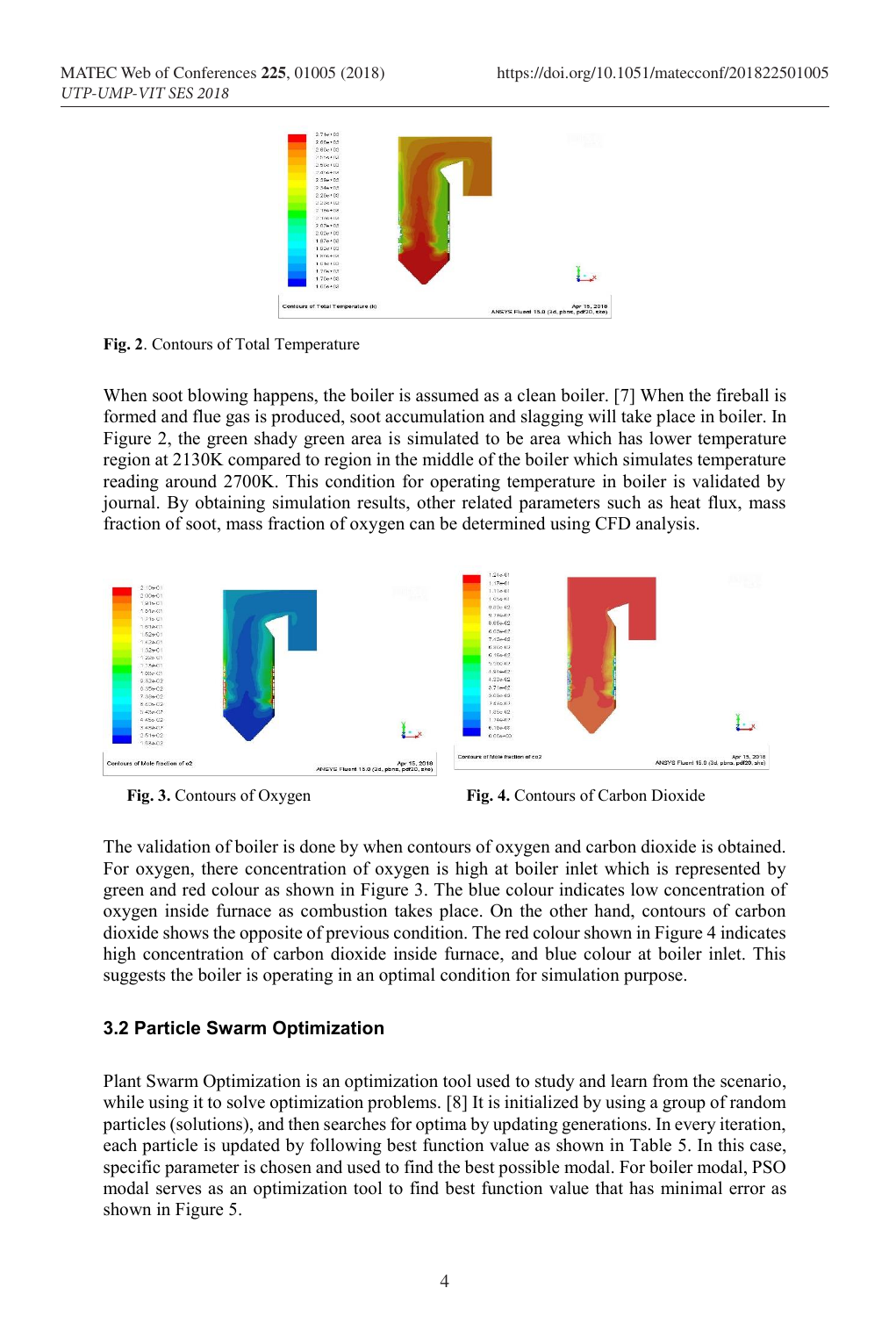| Parameter          | <b>Iteration</b> | Swarm size | Range       | BFV     |
|--------------------|------------------|------------|-------------|---------|
| <b>Mean Outlet</b> | 50               | 10         | $160 - 170$ | 0.08345 |
| <b>Flue Gas</b>    | 50               | 5          | $160 - 165$ | 0.08111 |
| Temperature        | 50               | 5          | $165 - 170$ | 0.07957 |
|                    | 100              | 10         | $160 - 170$ | 0.07955 |
|                    | 100              | 5          | $160 - 165$ | 0.07867 |
|                    | 100              | 5          | $165 - 170$ | 0.07999 |
|                    | 200              | 10         | $160 - 170$ | 0.07959 |
|                    | 200              | 5          | $160 - 165$ | 0.08533 |
|                    | 200              | 5          | $165 - 170$ | 0.07943 |
| <b>Total</b>       | 50               | 100        | $680 - 780$ | 0.07031 |
| Secondary          | 50               | 50         | 680 - 730   | 0.08931 |
| <b>Airflow</b>     | 50               | 50         | 730 - 780   | 0.08829 |
|                    | 100              | 100        | $680 - 780$ | 0.08657 |
|                    | 100              | 50         | $680 - 730$ | 0.07975 |
|                    | 100              | 50         | 730 - 780   | 0.08768 |
|                    | 200              | 100        | $680 - 780$ | 0.0875  |
|                    | 200              | 50         | $680 - 730$ | 0.08796 |
|                    | 200              | 50         | 730 - 780   | 0.07999 |

**TABLE 3**. PSO results

Optimization ended: relative change in the objective value over the last OPTIONS.MaxStallIterations iterations is less than OPTIONS.FunctionTolerance.<br>particleswarm reached the value 0.079755 using 24960 function evaluations.<br>particleswarm reached the value 0.079755 using 24960 fu



**Fig. 5.** Graph of best function value

The parameter with best value obtained from PSO modal is simulated back in CFD to ensure the parameter obtained is optimized in real time boiler condition.

## **5 Conclusion**

This journal focuses on determining the optimized boiler parameter that affects the soot blowing operation in boiler. Firstly, the main parameters are identified to study the behaviour of boiler and how soot blowing activity affects the boiler performance. All parameters related to soot blowing activity is analysed and simulated in Computational Fluid Dynamics (CFD). CFD analysis is done by studying contours and values of pre-modelled boiler condition. All